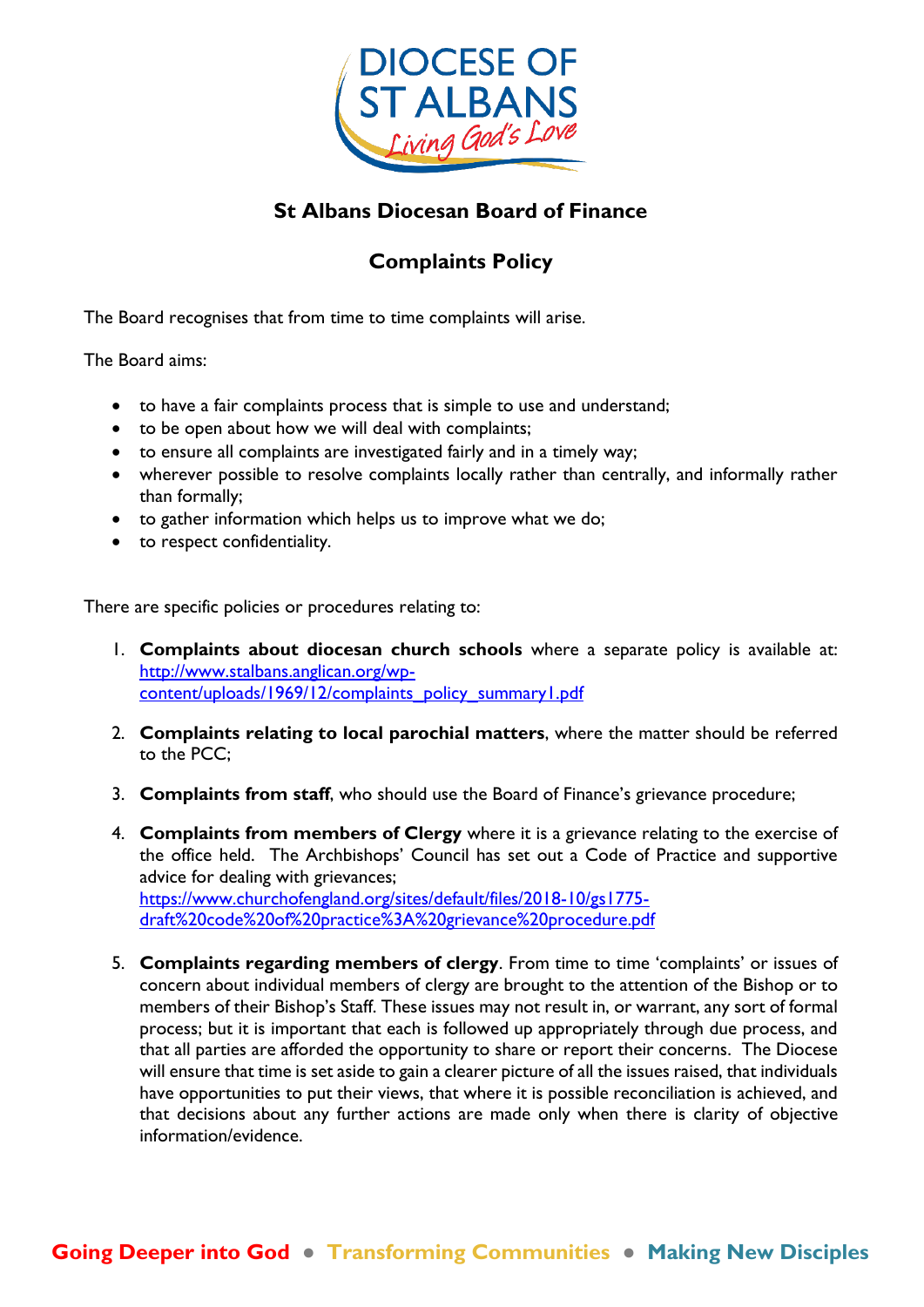Complaints against members of the clergy in St Albans Diocese under the Clergy Discipline Measure should be addressed to the Bishop of St Albans and sent to Abbey Gate House, 4 Abbey Mill Lane, St Albans, AL3 4HD.

If other complaints processes apply, for example, bullying and harassment, or allegations of serious misconduct, they may be considered under the Clergy Discipline Measure. <https://www.stalbans.anglican.org/wp-content/uploads/2015/04/AC-1.4.pdf>

6. **Complaints concerning Safeguarding**. The safeguarding complaints procedure cannot be used to make a safeguarding referral and if you consider a child or vulnerable adult *may* be at risk of harm you should contact the person to whom you are responsible or the [Diocesan](http://www.cofe-worcester.org.uk/people-and-places/diocesan-office/safeguarding-team/hilary-higton/)  [Safeguarding Adviser:](http://www.cofe-worcester.org.uk/people-and-places/diocesan-office/safeguarding-team/hilary-higton/)

Mr Jeremy Hirst Diocesan Safeguarding Adviser Holywell Lodge 41 Holywell Hill St Albans AL1 1HE Tel: 01727 818107 (office hours) Email: [safeguarding@stalbans.anglican.org](mailto:safeguarding@stalbans.anglican.org)

**In an emergency**, if you consider a child or vulnerable adult is at risk of *immediate* harm call the police on 999 or [Adult o](http://www.cofe-worcester.org.uk/diocesan-compendium/safeguarding/adults/#contact)r [Children's](http://www.cofe-worcester.org.uk/diocesan-compendium/safeguarding/safeguarding-children/#contact) Services. You should also contact the Diocesan Safeguarding Adviser within 24 hours.

If you have a concern about how a safeguarding referral has been addressed use this policy to make a complaint.

For complaints the procedure below should be followed.

### **Definition of a Complaint**

A complaint is a verbal or written expression of dissatisfaction, whether justified or not. It is not:

- A request for, or the submission of, information
- A question about a policy or procedure
- A report about an incident

### **Informal Approach**

In many cases, a complaint is best resolved by the person responsible for the issue being complained about. If the complaint has been received by that person, they may be able to resolve it swiftly and should do so if possible and appropriate. Most matters can and should be resolved informally and locally.

If, for example, a person is dissatisfied with the service they have received, then in the first instance they should tell that person of their dissatisfaction. He or she should be willing to listen, to discuss the matter and seek to satisfy the concerns where justified. If a person remains unhappy, the member of staff will arrange for the concerns to be discussed with a more senior member of staff.

If following the informal process the complainant remains dissatisfied or the informal route is inappropriate, then the formal procedure should be followed.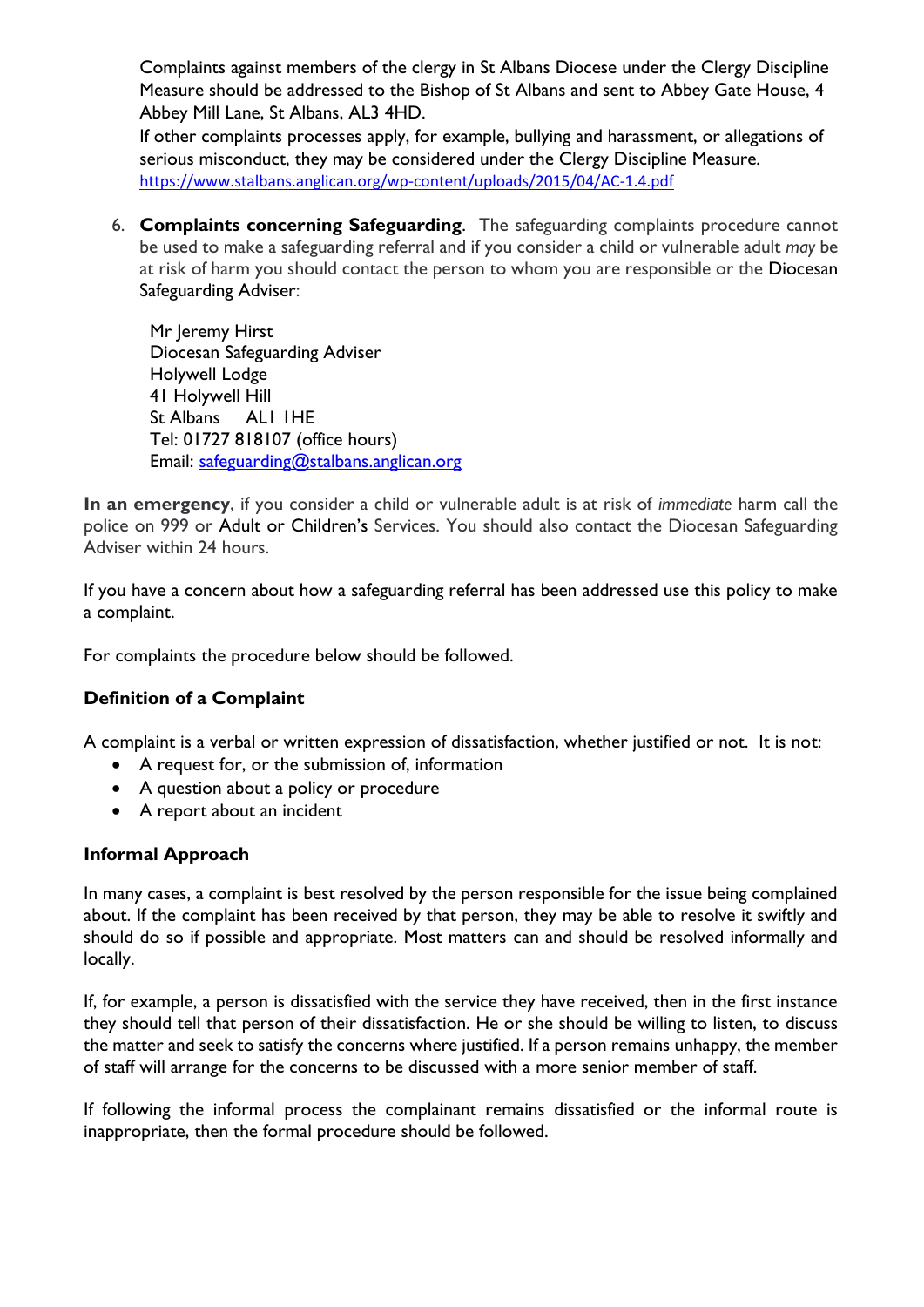# **Submission of Complaint**

A formal complaint can be submitted by email or in writing. It should be sent to:

The Diocesan Secretary, Holywell Lodge, 41 Holywell Hill, St Albans AL1 1HE Email: [dwhite@stalbans.anglican.org](mailto:dwhite@stalbans.anglican.org?subject=Complaint)

or, in the case of a complaint against a member of the clergy under the Clergy Discipline Measure, to:

The Bishop's Chaplain, Abbey Gate House, Abbey Mill Lane, St Albans AL3 4HD Email: [chaplain@stalbans.anglican.org](mailto:chaplain@stalbans.anglican.org?subject=Complaint)

It is our policy that we will not investigate unsubstantiated complaints.

# **Resolving Complaints**

### **Formal Stage**

- Complaints will be acknowledged by the person handling the complaint, normally within 10 working days. The acknowledgement will say who is dealing with the complaint and when the person complaining can expect a reply.
- A suitably senior person may be appointed to investigate the facts of the case. This may involve reviewing the paperwork of the case and speaking with anyone who may have been involved in dealing with the complaint at the informal stage.
- If the complaint relates to a specific person, they should be informed and given an opportunity to respond. The person who dealt with the original complaint at the informal stage should be kept informed of what is happening where appropriate.
- Ideally complainants should receive a definitive reply within 28 days. If this is not possible because for example, an investigation has not been fully completed, a progress report should be sent with an indication of when a full reply will be given.
- Whether the complaint is upheld or not, the reply to the complainant will describe the action taken to investigate the complaint, the conclusions from the investigation, and any action taken as a result of the complaint. Where disciplinary action is deemed appropriate, the reply to the complainant will not include details relating to individual staff member's employment record.
- It should be recognised that in some instances people will take positions where the matter cannot be resolved. However, the aim will be to ensure that the process respects those involved and is just in providing an active concern to those who are vulnerable, marginalised or oppressed.
- The decision taken at this stage is final, unless the Bishop or the Board of Finance decides it is appropriate to seek external assistance with resolution.
- A log of the complaint will be kept.

# **External Stage**

The complainant can complain to the Charity Commission at any stage. The Commission's involvement in looking at complaints is limited to issues that pose a serious risk of significant harm to a charity's beneficiaries, assets, services or reputation. Information about the kind of complaints the Commission can involve itself in can be found on their website at [www.charitycommission.gov.uk/publications/cc47.aspx.](http://www.charitycommission.gov.uk/publications/cc47.aspx)